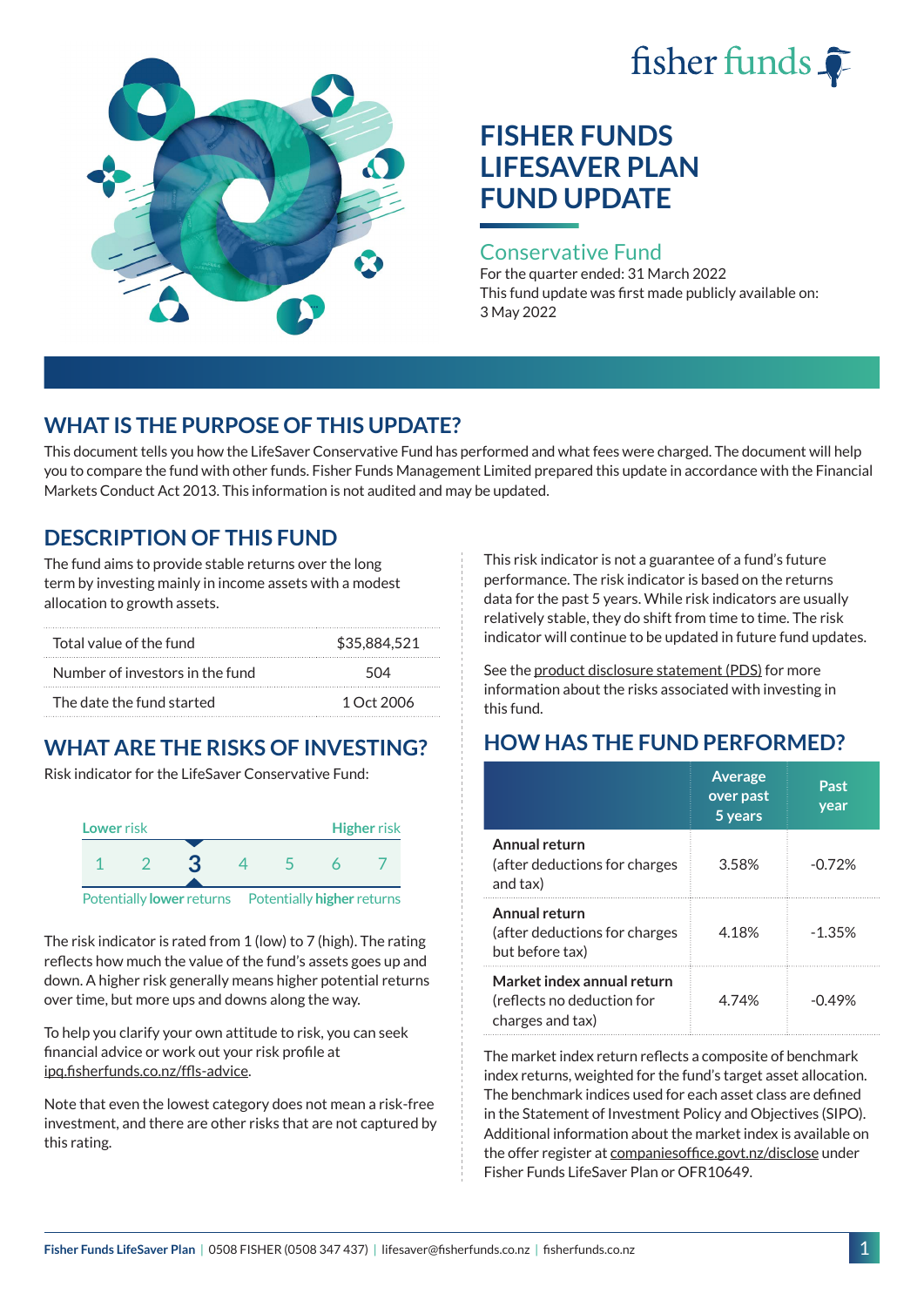## **ANNUAL RETURN GRAPH**



This shows the return after fund charges and tax for each of the last 10 years ending 31 March. The last bar shows the average annual return for the last 10 years, up to 31 March 2022.

**Important:** This does not tell you how the fund will perform in the future.

Returns in this update are after tax at the highest prescribed investor rate (PIR) of tax for an individual New Zealand resident. Your tax may be lower. The market index return reflects no deduction for charges and tax.

#### **WHAT FEES ARE INVESTORS CHARGED?**

Investors in the LifeSaver Conservative Fund are charged fund charges that include GST. In the year to 31 March 2021 these were:

|                                                                                                                               | % of net asset value   |  |
|-------------------------------------------------------------------------------------------------------------------------------|------------------------|--|
| <b>Total fund charges</b>                                                                                                     | 0.89%                  |  |
| Which are made up of:                                                                                                         |                        |  |
| <b>Total management and</b><br>administration charges                                                                         | 0.89%                  |  |
| Including:                                                                                                                    |                        |  |
| Manager's basic fee                                                                                                           | 0.85%                  |  |
| Other management and<br>administration charges                                                                                | 0.04%                  |  |
| <b>Total performance-based fees</b>                                                                                           | $0.00\%$               |  |
| Other charges:                                                                                                                | \$ amount per investor |  |
| Annual administration fees,<br>supervisor fees, and expenses<br>for services such as legal and<br>audit services <sup>1</sup> | \$65.39                |  |

Small differences in fees and charges can have a big impact on your investment over the long term.

#### **EXAMPLE OF HOW THIS APPLIES TO AN INVESTOR**

Sarah had \$10,000 in the fund at the start of the year and did not make any further contributions. At the end of the year, Sarah incurred a loss after fund charges were deducted of -\$72 (that is -0.72% of her initial \$10,000). Sarah also paid \$65.39 in other charges. This gives Sarah a total loss after tax of -\$137.39 for the year.

#### **WHAT DOES THE FUND INVEST IN? Actual investment mix**

This shows the types of assets that the fund invests in.



\* Other – refers to an investment in a portfolio of listed property and listed infrastructure assets.

#### **Target investment mix**

This shows the mix of assets that the fund generally intends to invest in.



\* Other – refers to an investment in a portfolio of listed property and listed infrastructure assets.